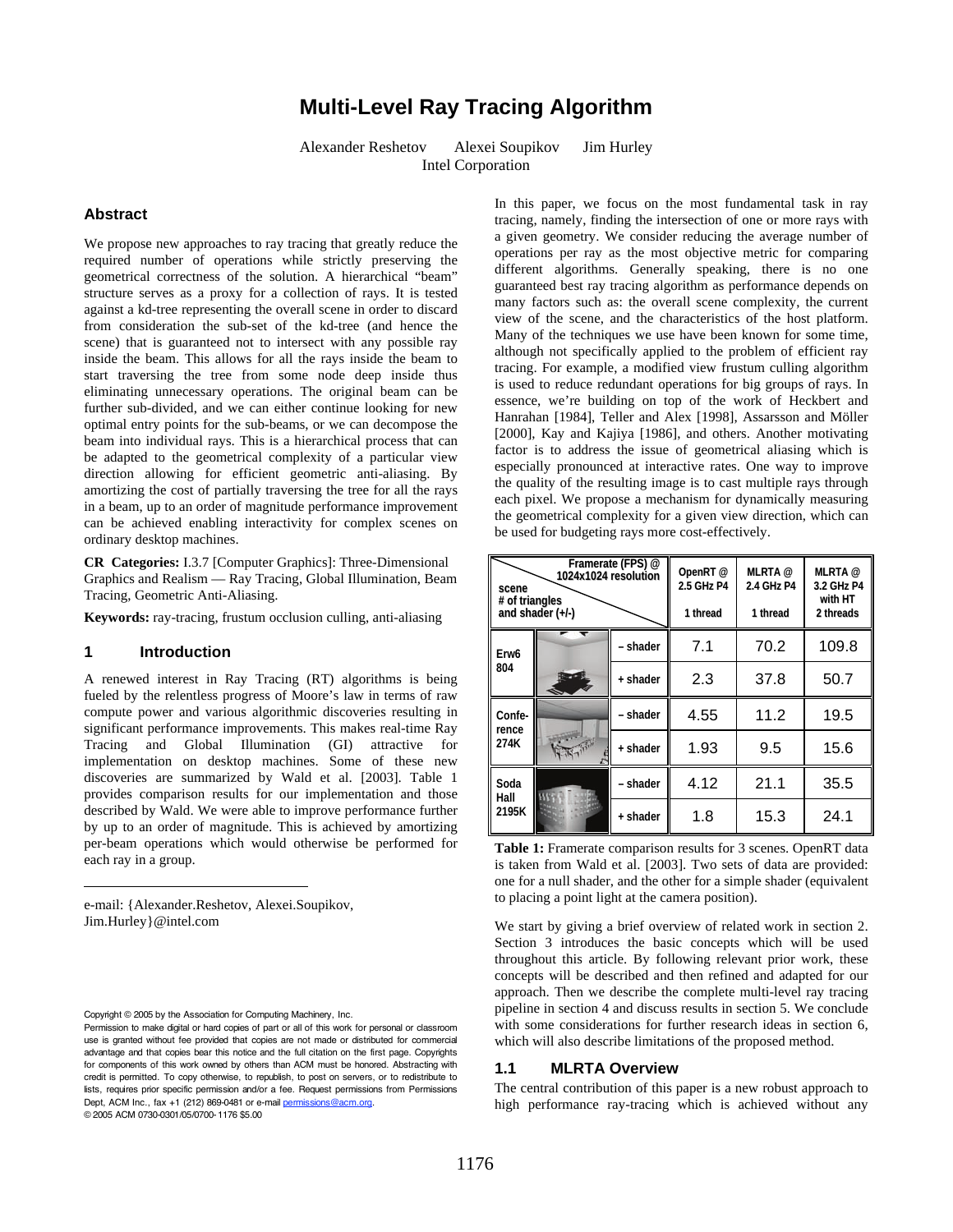approximations or geometric simplifications*.* Instead of looking for ray/geometry intersections, we effectively *exclude* certain objects from consideration for any given group of rays. This is accomplished by providing a separate entry point into the global acceleration structure (kd-tree) for each group of rays. Instead of traversing each constituent ray from the top of the tree, we start at the group's entry node inside the tree. This reduces the average number of traversal steps by  $2/3^{rds}$  for typical scenes.

Further insight came from analyzing the frustum culling algorithms used for axis-aligned bounded boxes (AABB) in the context of traditional raster graphics. Here, simple tests are used on AABB proxies for detailed geometries to purge objects which do not intersect the frustum, effectively reducing the amount of geometry submitted for rendering. These tests are designed to quickly detect the majority of cases where objects do not intersect with the view frustum. The objects can be trivially rejected if their AABBs can be separated from the frustum by one of the frustum's planes. This works well in those cases where small AABBs are culled by a relatively big frustum. A comparable approach may be used in ray tracing, where the AABBs represent the volumes associated within a kd-tree's nodes, and the frustum represents a beam of rays. Typically, this frustum will be much smaller than most of the AABBs in the kd-tree. As a result, using the trivial reject algorithm as described above would result in a higher percentage of redundant potential accepts (cases where we cannot trivially exclude the intersection for non-intersecting objects). Conversely, for RT applications we propose reversing the roles of the frustum and AABB by using the AABB faces as separation planes during depth-first traversal of the kd-tree.

Furthermore, we recommend new approaches to the kd-tree building process which make it more suitable for the Multi Level Ray Tracing Algorithm (MLRTA) proposed herein. We also introduce the new concept of an "empty occluder", which is basically a tagged empty box contained inside a watertight object. We use such empty occluders to stop further traversal of beams that completely intersect such occluders.

All these innovations together allow us to improve the performance of the ray-tracing algorithm by up to an order of magnitude compared with previous results in the literature. As an added bonus, the MLRTA provides a natural mechanism for measuring the geometric complexity of the portion of the scene visible to a given group of rays, which enables geometric antialiasing.

## <span id="page-1-0"></span>**2 Related Work**

<span id="page-1-1"></span>A number of researchers have developed strategies for exploiting coherence between spatially adjacent rays. We took inspiration from the early work of Heckbert and Hanrahan [1984], in which polygonal beams were used instead of rays to improve the antialiasing properties of an image. The beam was annotated as it intersected with objects in the scene so that the edges of these interfering objects could be more effectively anti-aliased. Similar goals were pursued by different researchers through the introduction of cone tracing [Amanatides 1984], pencil tracing [Shinya at el. 1984], and ray bounds [Ohta and Maekawa 1990].

In [Heckbert and Hanrahan 1984], the beams are persistent with extra information accumulated during tracing to describe multiple beam/object intersections. Later, researchers switched to splitting beams whenever such intersections occurred. In [Ghazanfarpour and Hasenfratz 1998], this happens when a beam intersects

multiple objects thus necessitating smaller sub-beams to precisely anti-alias a polyhedral scene. In [Genetti et al. 1998], "pyramidal rays" (pyrays) are split when any part of one intersects an object. Arvo and Kirk [1987] use a volume in a 5D space to represent a collection of rays (3D for origin and 2D for direction). The original 5D volume is then dynamically subdivided into hypercubes, each linked to a set of objects which are candidates for intersection. In [Heckbert and Hanrahan 1984], the beam tree which represents the surfaces intersected by the beam, is computed in object space and then passed to a polygon renderer for scan conversion. In [Teller and Alex 1998], frustum casting is proposed which samples discretely in image space, but operates in object space. In this algorithm, the frustum is recursively subdivided, while object space is organized linearly with indices identifying neighbors of a given current cell. In [Cho and Forsyth 1999], a visibility complex is incrementally constructed enabling efficient ray/geometry queries.

In [Havran and Bittner 2000], Longest Common Traversal Sequences are used to amortize common operations among multiple rays. In [Dmitriev et al. 2004], pyramidal shafts are used for the same purpose. This technique is also extended to secondary and shadow rays. In both of these works the convex hull of a group of rays is represented by a few boundary rays, which are traversed through the scene. It is then assumed that all interior rays will follow the same path. This is not always correct and we will provide examples illustrating this point in section [3.3.](#page-2-0) We believe that we have come up with the necessary mathematical apparatus which is geometrically accurate and achieves the same goals.

All these algorithms attempt to combine view-dependent culling in object space with some distance-based visibility determination in image space. This is generally achieved by the use of a spatially distributed recursive construct which initially encompasses multiple rays and is then progressively refined. We use the same approach, the fundamental difference between our method and these others is that we are not trying to find objects that this construct intersects. Instead, we eliminate those objects that *do not* intersect with the construct.

A different category of algorithms aims at minimizing the required number of intersection tests by budgeting rays diligently, sampling sparsely in areas of low geometric variation and supersampling for geometrically complex or perceptually important parts of the image [Ramasubramanian et al. 1999]. Our approach facilitates this type of optimization by providing a natural measure of geometrical complexity for a specific viewpoint.

# **3 Basic Concepts**

# **3.1 Acceleration Structures**

To naively find an intersection of a ray with a scene, one could test this ray against all objects in the scene for an intersection and keep the one with the shortest distance from the ray origin. This algorithm might have the lowest memory footprint, but its execution time is prohibitive. A much better approach would be to organize the scene into some sort of data structure (usually called an "acceleration structure" – AS) and use this structure to zero in on the area of interest in a hierarchical fashion. An AS works by splitting 3D space into subsets containing a certain number of primitive objects (triangles if no other primitives are used). In addition to this spatial organization, specific traversal routines are defined as well. These routines are used to quickly decide which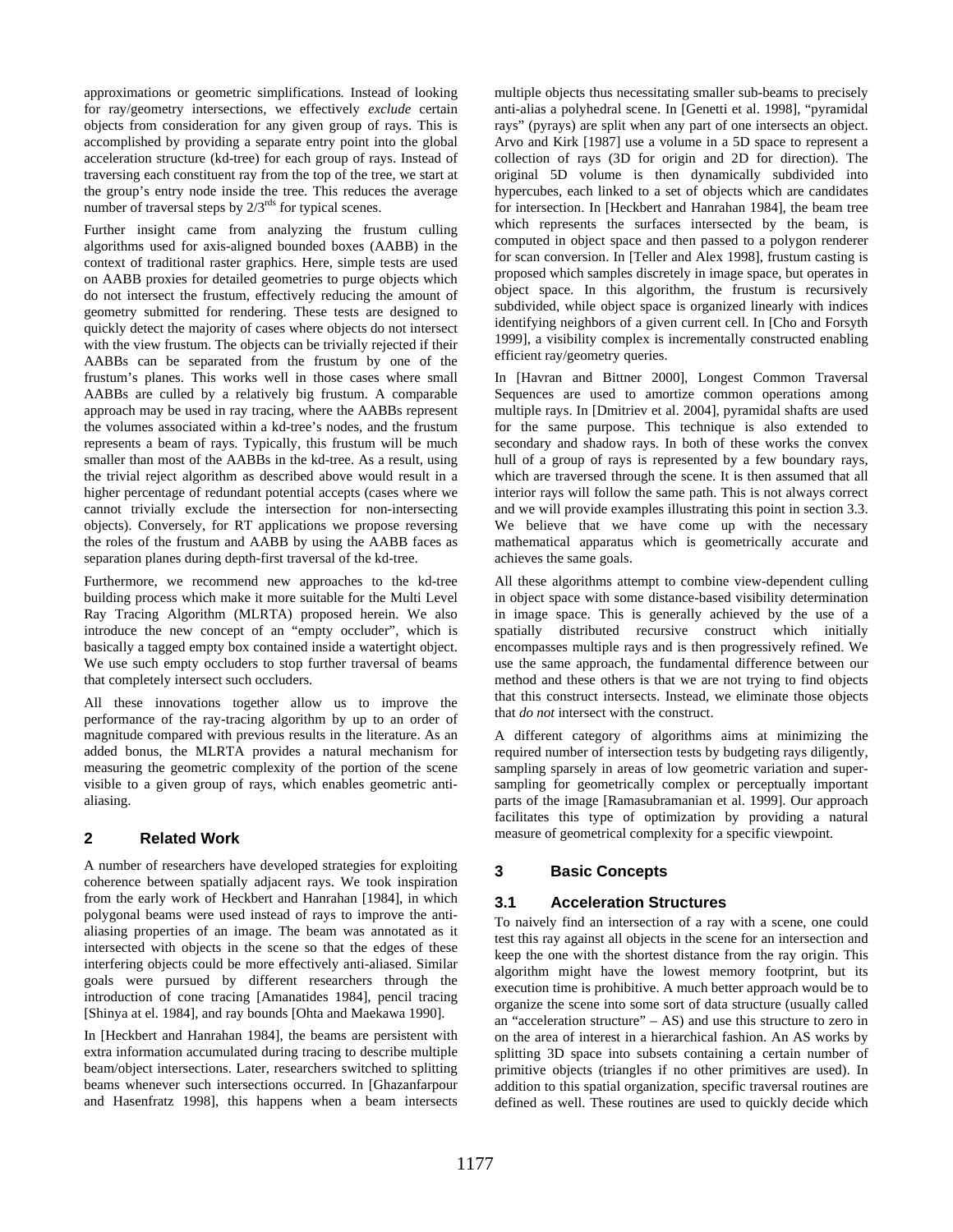<span id="page-2-2"></span>subsets to look into further for possible intersections. Different traversal routines may coexist for the same AS, for example, one for primary and another for shadow rays. One object may belong to multiple subsets and some subsets may be empty. Various types of ASs that lend themselves to different scene geometries and/or computer architectures are well known and described in the literature [Szirmay-Kalos et al. 2002]. In this work we use a kd-tree data structure; a systematic analysis of the kd-tree building algorithm was first given by Glassner [1984] and followed by numerous publications, in particular by Havran [2000].

The main operation in the kd-tree building process is to split an axis-aligned bounding box into two (potentially unequal) boxes by a plane orthogonal to one of the axes. The process is repeated recursively until some termination criteria are met. The splitting algorithm and termination criteria, in essence, define a particular flavor of a kd-tree building algorithm. The split position is chosen by minimizing a cost function over a set of candidate split positions, such as the coordinates of vertices inside the cell and the coordinates of triangle/cell intersections. Following MacDonald and Booth [1990], we use a surface area-based cost function which is computed by multiplying the area of the cell by the number of objects intersecting with it. We have modified the pure area-based approach to bias it in favor of creating large empty cells and also 2D cells (cells with a zero extent along one of the axes). The rationale for this adjustment is that a pure areabased cost function underestimates the importance of placing such cells closer to the top of the tree. This modification is based on three simple rules applied sequentially:

- <span id="page-2-1"></span>**1. We always create an empty cell if its volume with respect to the original cell is greater than some threshold (10% in our implementation).**
- **2. If there is a possible split plane which is completely covered by co-planar triangles, it will be selected and these triangles will be included in the smaller sub-cell. This heuristic sits well with the axis-aligned nature of kdtrees.**
- **3. In addition to termination criteria based solely on a cost function (cost of splitting > cost of non-splitting), we also avoid creating very small cells, as measured by the ratio of the cell area to the area of the bounding box of the scene.**

The motivation for rule (3) is to avoid cells that may be so small that it is unlikely to be hit even by one ray for a given camera position from which the whole scene is visible. These rules also speed up the kd-tree building process because, once conditions 1- 3 are established, no further processing is necessary.

These rules have to be considered together with a traversal routine. For example, if a traversal routine cannot handle 2D cells, the second rule is not feasible. In our opinion, there is no guaranteed best kd-tree building or traversal algorithm suitable for all scenes or all computer architectures. For current PCs and our implementation of the traversal algorithm (see section [4.3\)](#page-6-0), these rules yielded roughly a 50% improvement in traversal performance compared with pure area-based approaches.

<span id="page-2-0"></span>In section [4.1](#page-5-0) we will continue the discussion of kd-tree creation and traversal algorithms by assessing the validity of the basic concepts used and analyzing their drawbacks. This leads us naturally to the concept of multi-level ray tracing. But before doing that we have to discuss some additional concepts.

## **3.2 Grouping Rays Together**

The evolution of desktop PCs (both CPUs and GPUs) is such that math operations are getting faster at a higher rate than memory operations. The Single Instruction Multiple Data (SIMD) capability of such devices makes it possible to perform calculations on four rays for the cost of one [Wald 2001; Benthin et al 2003]. This is possible if we carefully choose which rays to shoot together, as there is tremendous geometric spatial coherence to exploit (especially in primary rays). This makes the caching mechanism of modern computers very effective. The performance gains correlate with the size of the group, however, current SIMD hardware can only support four simultaneous operations. What we would like is an algorithm that works independently of hardware features and scales gracefully to a much larger number of concurrent rays.



**Figure 1:** Tracing rays together: different rays go through different cells in the tree.

With grouping of rays comes the necessity to deal with the situation when rays go through different paths in the tree. Indeed, as evident from **Figure 1**, rays **oa** and **ob** travel only through the nearest cell  $(C_0)$ , while other rays (oc and od) go through both cells. Obviously, as the number of rays in a group increases, so do the chances that these rays will diverge at some stage in the traversal process. Basically, we have 2 possibilities: we could work with a variable number of rays and regroup them every time some rays "get lost"; or we can mask the inactive rays in the group. Clearly, under such circumstances we can't realize the maximum benefit of processing multiple rays simultaneously, and worse, the overhead of tracking valid rays might even result in inferior performance of the concurrent implementation relative to one that process each ray individually. This also highlights another reason behind some aspects of the termination criteria (3) from the previous section. It doesn't make sense to continue splitting a cell for which only a few rays will still be active in most situations. Effective traversal of groups of rays is possible when all rays follow substantially the same path through the tree. Consequently, the rays must intersect any given split plane in one direction (either going from the negative to the positive direction or vice versa). This translates into the requirement that the coordinates of the direction vectors for all rays in a group have the same sign [Wald et al. 2003]. Groups of rays which do not possess this property must be split into multiple sub-groups which do, or into individual rays.

## **3.3 Frustum Culling**

From the previous section, we see that there can be a penalty for grouping rays together (in the form of redundant operations), and this penalty increases with the size of the group. The desire to avoid or minimize this penalty led us to the development of the multi-level ray traversal algorithm. Even though it looks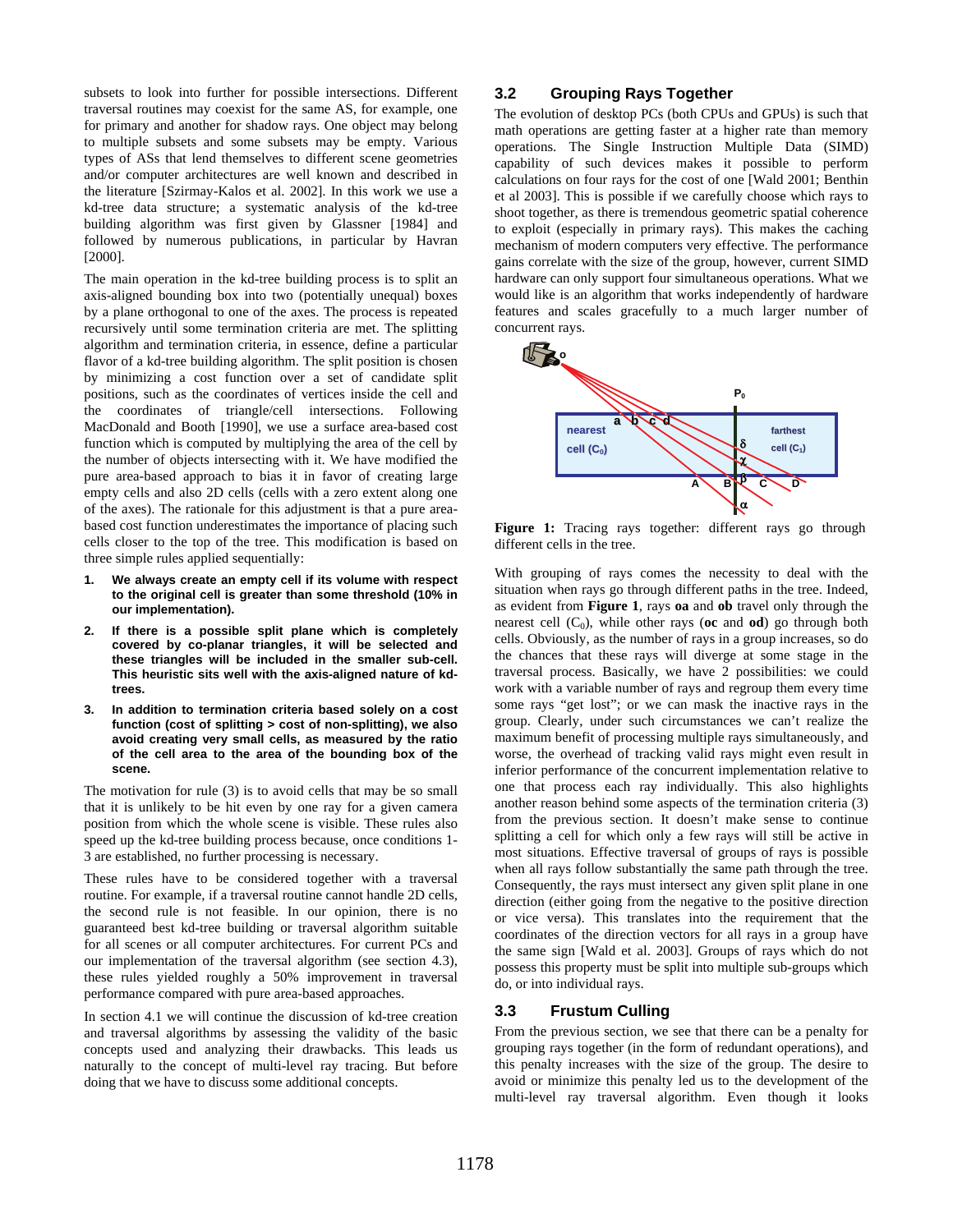tempting, we cannot always use just a few specific rays to ascertain the behavior of the whole group. For example, we may consider using only the 4 corner rays in **[Figure 3](#page-4-1)a** to represent all the rays by proxy. This is the approach utilized by [Havran and Bittner 2000] and [Dmitriev et al. 2004], where boundary rays are used to determine the behavior of internal rays. Unfortunately, this can lead to incorrect traversal choices. Consider the example in **[Figure 2](#page-3-0)**. The top AABB is split into the red and blue subcells. We choose two points, **b** and **c** on two faces of the blue cell and one on the edge of the red cell (**a**) as shown below. If we place a camera **o** inside the plane passing through these 3 points, then all 4 of the corner rays **ob**, **oc**, **oe**, and **od** intersect only the blue cell. However, the ray **oa** (located inside the convex hull of the 4 corner rays) passes through both sub-cells. By scrutinizing this example, it is also obvious that even rays strictly inside the convex hull may not always follow the same path as boundary rays.



<span id="page-3-0"></span>**Figure 2:** Problems using boundary rays as a proxy for the whole group. The ray **oa**, which is inside the convex hull of the 4 corner rays **obcde**, intersects both cells, while all 4 corner rays intersect only the blue cell.

What we can do instead, is to derive some inclusive properties to characterize the group as a whole, and then use these properties to determine the behavior of the whole group. One intuitive way would be to use the convex hull of all rays in the group, formed by a few given planes. The key operation will then be the determination of whether the convex hull intersects a particular axis-aligned box. This is analagous to the classic frustum culling algorithm used in raster graphics.

We will first describe the straightforward implementation of this algorithm as defined by Assarsson and Möller [2000] and then consider its applicability for ray-tracing purposes. In **[Figure 3a](#page-4-1)**, a frustum is formed by 4 planes intersecting at one point. Each plane is defined by this intersection point and a normal, which we consider to be pointing outward from the frustum. We have to decide whether this frustum intersects with a given axis-aligned box. For each frustum plane, there are two vertices of interest belonging to the axis-aligned box: the one laying farthest in the positive direction of the plane's normal (p-vertex); and the other laying farthest in the negative direction of the normal (n-vertex). By inserting the n-vertex into the plane equation, we can decide whether the n-vertex and therefore the whole box is located outside this particular plane, and so on for each plane, hoping for a trivial rejection. In addition, we could use the p-vertices to determine whether or not the entire box is completely inside the frustum. This approach works for any number of planes forming the frustum.

<span id="page-3-1"></span>In the special case where there are exactly 4 planes, the performance of this algorithm can be greatly enhanced by storing the positive and negative components of the 4 normal vectors separately in SIMD form for each of the x, y, and z components. As an axis aligned box can be represented by a pair of extremal

vertices (one with the minimum x, y, z, and the other with the maximum x, y, z coordinate values), we can avoid having to find the n-vertices explicitly by noticing that for any frustum plane, the n-vertex has the lower coordinate value (among the 2 extremal vertex possibilities) for any positive normal coordinate, and vice versa for the negative normal direction. Consequently, using hardware with a 4-wide SIMD engine, the box can be culled against all 4 frustum planes using only 6 multiplications and 5 additions, this makes this approach very attractive for performance reasons. If we use "+" and "\*" to represent 4-way SIMD operations, these calculations can be performed as follows:

```
__m128 nplane; // 4 plane values 
nplane = (plane_normals[0][0] * bmin[0]) + 
          (plane_normals[1][0] * bmax[0]); 
nplane = (plane_normals[0][1] * bmin[1]) + 
          (plane_normals[1][1] * bmax[1]) + nplane; 
nplane = (plane_normals[0][2] * bmin[2]) + 
          (plane_normals[1][2] * bmax[2]) + nplane;
```
**plane\_normals[0]** and **[1]** contain positive and negative components of the 4 normal vectors and **bmin/bmax** – are the replicated x, y, and z coordinates of the min/max vertices of the current cell. Effectively, the **plane\_normals** variable is used as a selector for the appropriate **bmin/bmax** values. With these 11 operations, we manage to find 4 n-vertices and compute all 4 plane values (for each frustum plane). The variable **nplane** now contains these 4 plane values. If any one of these is positive, then the frustum and the box are separated by the appropriate plane.

This trivial rejection mechanism is not perfect, as shown in **[Figure 3b](#page-4-1)**. Here we see the axis-aligned box on the lower left of the frustum as viewed along its center axis. It fails the n-vertex outside test for each of the frustum's planes, implying that it may intersect the frustum, when, in fact, it is entirely outside the frustum. The proportion of these failed trivial rejects increases as the AABB becomes larger and larger (with respect to the frustum's cross section). This problem becomes acute when applied to ray-tracing traversal scenarios where the frustum is used as a proxy for a group of rays. It is often much smaller than the individual AABB cells that it is being tested against. One way to handle this is to reverse the roles of the frustum and AABB: we could use the AABB's planes to attempt to separate it from the frustum instead of the other way around. There is still the danger of failed trivial rejects, but their proportion will be lower due to the favorable ratio of the AABB's cross section to the frustum in the region where they pass one another. One circumstance that makes this tactic especially appealing and easy to implement is when the frustum contains only "coherent" groups of rays, that is, those in which all ray directions have the same sign.

This inverse approach is illustrated in **[Figure 3](#page-4-1)**, (c) and (d). We are trying to decide whether the frustum intersects the red only, the blue only, or both sub-cells formed by the split plane **abcd**, with equation  $(x = 1)$ . Suppose further that the frustum/plane intersection is bounded by the values [**p, n**] for the **y** coordinate, namely that all y-coordinates of the intersection lie in this range. If **n** is less than the y-value for edge **ad**, then we can conclude that:

- **1. If all rays have negative Y direction components, the frustum does not intersect the blue sub-cell ([Figure](#page-4-1)  [3c](#page-4-1)). Since we know the frustum intersects the parent cell, we deduce that only the red sub-cell must be traversed.**  (1)
- **2. If all rays have positive Y direction components, the**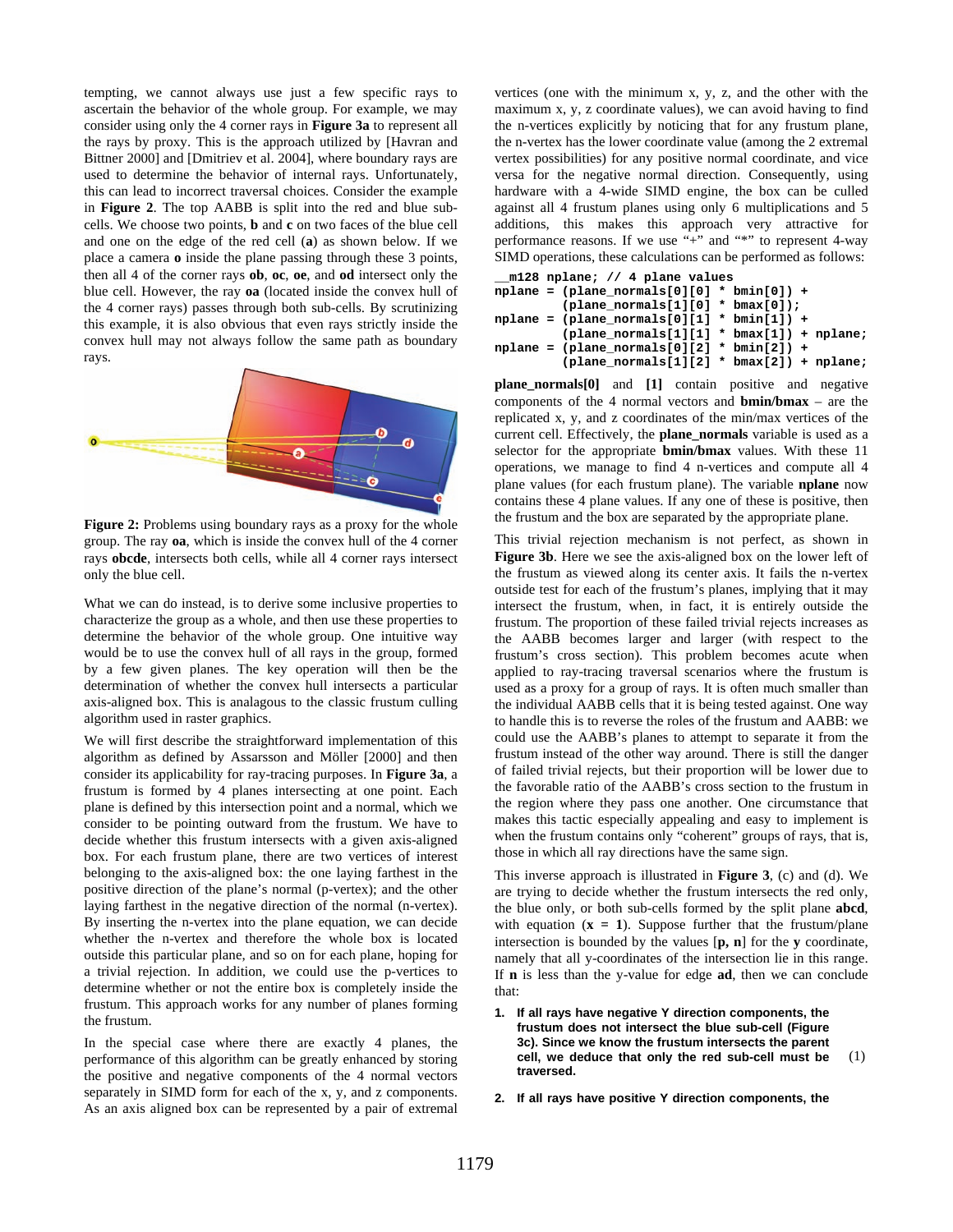**frustum does not intersect the red sub-cell ([Figure](#page-4-1)  [3d](#page-4-1)). Since we know the frustum intersects the parent cell, we know that only the blue sub-cell must be traversed.** 



<span id="page-4-2"></span><span id="page-4-1"></span>Figure 3: Direct (a,b) and inverse (c,d) frustum culling algorithms.

<span id="page-4-3"></span>On architectures which allow it, we can execute these comparison operations in one command, i.e. by comparing the four **y** coordinates of frustum/plane intersection with the y-coordinate of the **ad** edge.

The inverse algorithm does not use frustum plane normals per se. What we need instead is the rectangular bounds for each axisaligned plane which enclose frustum/plane intersection. This makes it possible to generalize this algorithm for groups of rays which do not have a common origin.

<span id="page-4-0"></span>Another important property of the inverse frustum culling algorithm is that when used together with kd-tree traversal, it uses values only for one axis at a time. As we descend into the kd-tree, different axes will be processed at each level, thus allowing for effective culling of the current cell. As with the forward frustum culling algorithm, there may be situations where we erroneously conclude that the frustum might intersect a cell when in fact it does not. Any subsequent processing steps after this point will be wasted. We are primarily concerned with unnecessary intersection tests as they are quite expensive. Most of these extra tests can be avoided by using frustum/plane intersection data as specified in the inverse algorithm and executing additional clipping tests at the leaf nodes. At every leaf node, we perform robust clipping calculations for all 3 possible pairs of axes (**xy**, **yz** and **xz**) against the 6 AABB box faces.

We will illustrate this in **[Figure 4](#page-4-2)** for the case of the **x** and **y** axes by projecting everything on the (**z = 0**) plane. There are 8 possible cases which can be easily detected. These cases differ by the direction of the frustum along the x and y axes and whether the frustum lies above or below the axis aligned box (using z projections). These tests enable us to exclude the great majority of the non-intersecting cases, and even though the remaining ones may cause some redundant calculations, they are tolerable.

Amazingly enough, all 8 cases can be tested with only 2 comparisons. We will use terminology and ideas from Kay and Kajiya [1986].



**Figure 4:** Frustum culling against leaf cell.

An axis-aligned box is defined as an intersection of 3 slabs, where a slab is the space between two parallel planes. For each ray, we may compute the entry and exit points for all 3 slabs which are represented as distances along the ray from the ray's origin. Accordingly, for the whole frustum we will need to know the ranges of these values. If either of the following two statements is true we conclude that the frustum and the box are separated:

```
1. (minimum of y-entry values) > (maximum of x-exit values)
```

```
2. (minimum of x-entry values) > (maximum of y-exit values) (2)
```
The first condition here describes cases 1, 3, 6, and 8; the second condition describes the rest. Instead of these two comparisons we could use the direct frustum culling algorithm or even an exact frustum/box intersection test, but this is expensive relative to the number of non-intersection cases that it eliminates. It is also possible to execute these 2 tests (for each pair of axes) at each traversal step, but it is not very effective. We have found that the best approach is to use assessments [\(1\)](#page-3-1) for the internal nodes followed by [\(2\)](#page-4-3) for the leaves.

## **4 Tracing Rays at Multiple Levels**

Now we have the mathematical apparatus ready to describe the multi-level ray tracing algorithm (MLRTA). Any hierarchical acceleration structure imposes a certain spatial organization which is then stored in essentially linear memory. During a spatial query this structure is used to find ray/geometry intersection points. Processing is executed by sequentially narrowing the area of interest until final tests resolve the query. As an example from other field of study, we may look for a particular book in a catalog by narrowing the focus from 'science' to 'computer graphics' to 'ray tracing'.

One problem with using kd-trees for 3D scenes is that one doesn't necessarily end up with what might be expected. Consider **[Figure](#page-5-1)  [5](#page-5-1)a**, the box in the middle of the text objects ends up being subdivided as shown in **[Figure 5b](#page-5-1)**, and it ends up buried deep in the tree because of higher level split decisions made based on the surrounding geometry. If this box became the subject of interest for the camera we would have to traverse the entire kd-tree from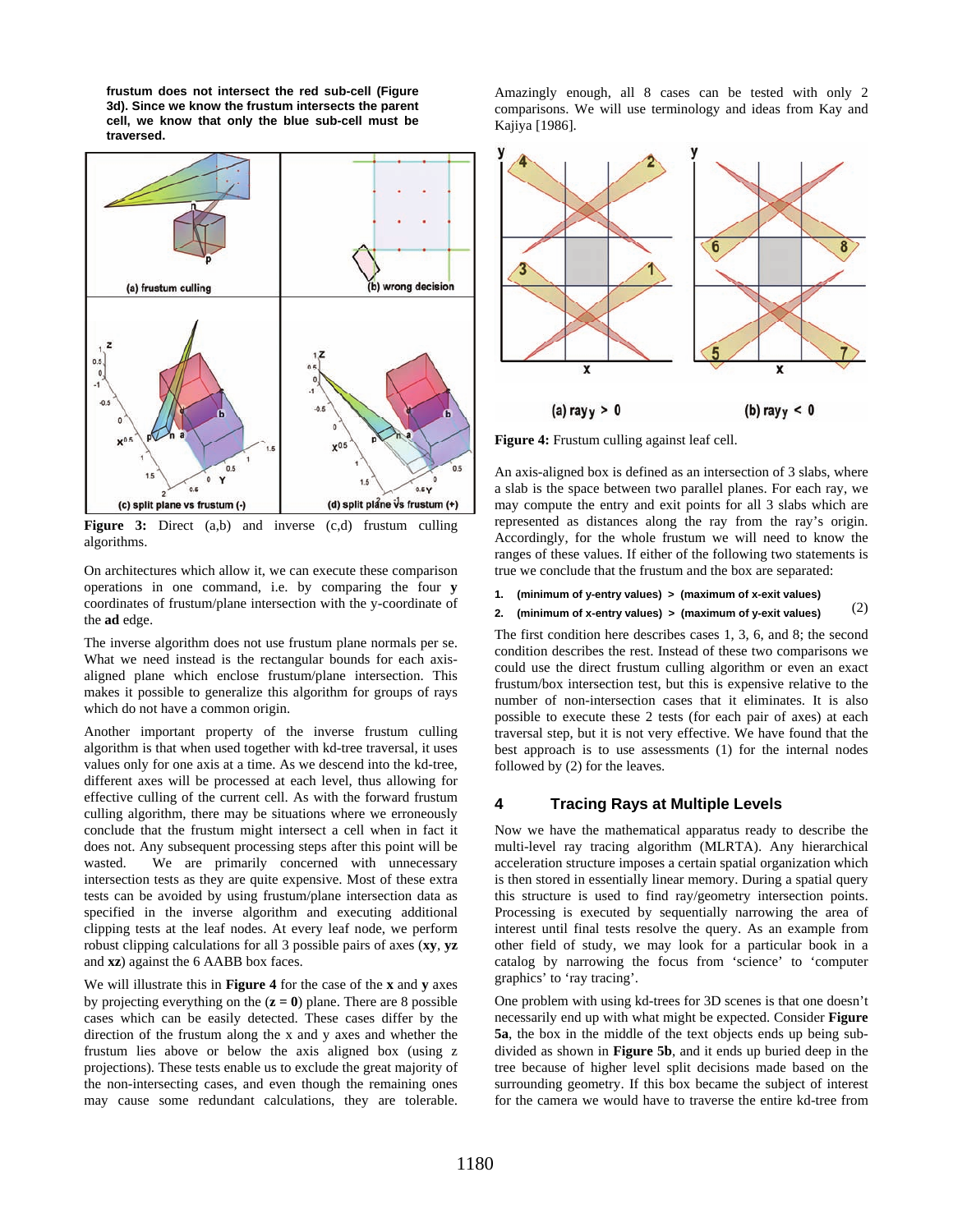its root for every ray we wish to trace until the box's cells are found (as depicted in **[Figure 5](#page-5-1)c**). Wouldn't it be much better if we could dynamically find alternate entry points in the tree (depending on the current camera view) and start traversing at these nodes? If we are lucky, we might even find that the optimal entry point is right at the leaf node itself. Even better, if we use the beam concept described earlier, we can potentially "traverse" the kd-tree for all the rays in the beam, directly to the leaf node (in this optimistic example) in a single step.



<span id="page-5-1"></span>**Figure 5:** Simple object inside complex scene.

### <span id="page-5-0"></span>**4.1 Finding Ideal Entry Points for Groups of Rays**

Restating the results from section [3.3](#page-2-0), the following information is sufficient to execute the inverse frustum culling algorithm:

- **1. For any given axis-aligned plane, we compute a rectangle inside this plane, which contains all possible ray/plane intersection points. This rectangle does not have to be tight.**  (3)
- <span id="page-5-2"></span>**2. All rays go in the same direction (i.e. x, y, and z projections of ray directions have the same sign).**

In this section we will describe a new algorithm which uses this information and the frustum culling algorithm to find an optimal entry point for all rays that satisfy condition [\(3\)](#page-5-2). We will refer to this as an "entry point search", or EP search. It will be compared with the traditional depth-first search for intersection points for groups of rays using kd-trees [Wald 2004]. We will refer to this as an "intersection point search" or XP search. The main differences are that the new EP algorithm is not exhaustive and quickly aborts branches of the kd-tree which would not contribute to the final result. The EP search is used to find an optimal place to begin the traditional XP search.

<span id="page-5-3"></span>Definition [\(3\)](#page-5-2) does not presume any particular organization of the rays inside the group. Moreover, it does not even require that we know the specific rays, or even the number of rays, in advance, a fact which will be very handy later when we discuss adaptive tile splitting. The next algorithm describes the steps executed while looking for a common entry point. This is essentially a depth-first traversal of the visible nodes in the tree allowing for early escape from the traversal of branches that will not contribute further to the final result. It is achieved by maintaining a stack of nodes which can be potentially used as entry points (which we will call the "bifurcation stack").

- **1. The tree is traversed in depth-first order by** 
	- **Using the frustum culling algorithm.**
	- **Store all bifurcation nodes (those where both sub-cells are traversed) in a (last-in-first-out) stack structure until the first leaf node with potential intersections is found. This node is then marked as a candidate entry point node.**
- **2. Continue depth-first walkthrough starting from the top-most node on the bifurcation stack. If another leaf with potential intersections is found, the node taken from the bifurcation stack will become the new candidate.**
- **3. The algorithm ends and the current candidate node is returned as an entry point if**  (4)
	- **The bifurcation stack is empty.**
	- **All potential rays end inside the current leaf node. Two cases are possible:** 
		- **The leaf has some objects, and, all rays satisfying condition [\(3\)](#page-5-2) intersect one of these objects inside the cell.**
		- **The leaf is empty, but is located** *inside* **some "watertight" object and all rays or groups satisfying condition [\(3\)](#page-5-2) intersect the bounding box of this leaf.**

While executing this algorithm we are not interested in finding specific ray/object intersections and we may not even be able to do so since the rays in the group are not required to be defined at this point. What we are looking for is the *potential* for intersections. Specifically, if we cannot *exclude* an intersection with any ray satisfying condition [\(3\)](#page-5-2) we will consider it as a potential intersection. We will illustrate this algorithm using the tree pictured in **[Figure 6](#page-5-3)**.



**Figure 6:** Two traversal algorithms: searching for an entry point (**EP**) and looking for intersections (**XP**).

Starting at node 1 and using group values described by condition [\(3\)](#page-5-2), we realize that only the left sub-cell 21 has to be traversed. Both sub-cells of 21 have to be considered, so node 21 is stored in the bifurcation stack and processing continues with nodes 31 (split is ignored), 41 (stored in the stack), and 51 (split is ignored). While processing leaf 61, we conclude that there is a potential for intersections. Leaf 61 is then marked as a candidate and the bifurcation stack is frozen. The next node to consider, 41, is taken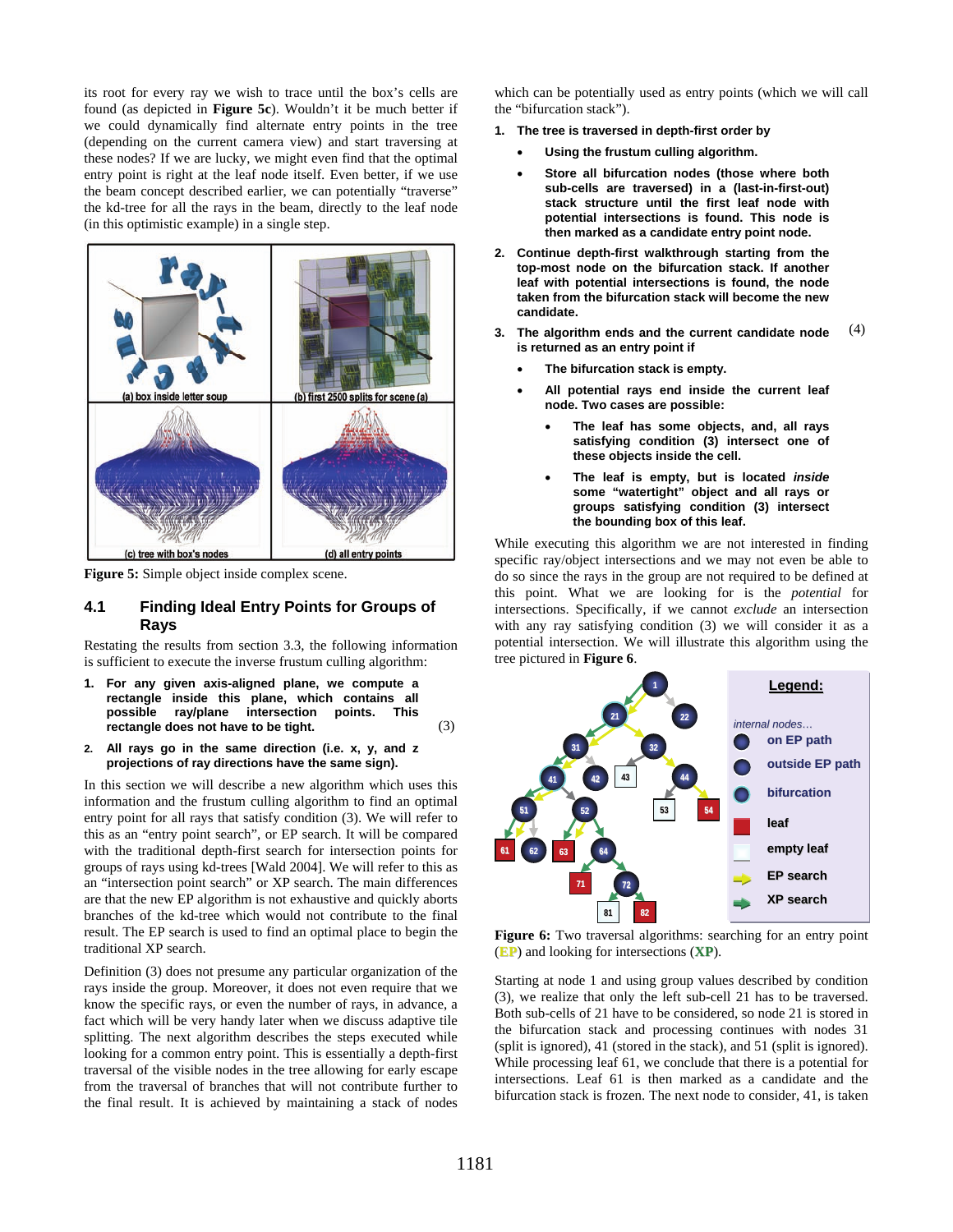from the stack and we continue the depth-first traversal with nodes 52 and 63. Leaf 63 has a potential for intersections, so we mark node 41 as a candidate and move to the next node from the stack (21), abandoning the processing of the sub-tree starting at node 64. From node 21 we go to node 32 which has two children: 43 (ignored because it is empty); and 44 (taken). Node 44 has two leaves: 53 (ignored); and 54 (judged to have potential intersections). Therefore, we will mark node 21 as a candidate and return it as the entry point since the bifurcation stack is empty. All the rays which are bound by condition [\(3\)](#page-5-2) may now start the tree traversal at node 21.

After the optimal group entry point is found we may split the group and continue looking for better entry points for each subgroup or perform intersection tests for all of the sub-groups to completion (XP search). Note the dissimilarities between the two traversal algorithms, one being a search for a common entry point (EP) and the other which is a search for intersection points (XP):

- At node 21, the XP algorithm is able to exclude node 32 from further processing since all the rays (in the beam) are now known and they intersect only with the cell of node 31. The EP algorithm uses only frustum properties that might intersect with node 32 and therefore traversal of both nodes on behalf of the group is required.
- <span id="page-6-1"></span>The EP algorithm ignores node 64 when it reaches its parent, node 52, because it would have no effect on the selection of the group entry point. The XP algorithm however must continue the traversal of nodes 64, 71, 72, 81 & 82 because there may be some intersections to be found there.

This ability of the EP algorithm to disregard non-contributing branches and to do this on behalf of all the rays in a group helps it to greatly reduce the overall computations otherwise performed per ray.

## **4.2 Tile Splitting**

The EP algorithm finds an optimal common entry point for all rays in a group by representing the group as a whole with the ranges of the individual ray directions. For beams representing broad ranges, the EP algorithm will most likely quickly detect that a good (i.e. deep) entry point is not available. In this case, it would be advantageous to split the ray direction ranges (and, accordingly, the actual underlying rays) in an attempt to get better separate EPs for individual sub-groups. Although the rays themselves do not have to be evenly distributed, in our implementation they are.

For primary rays it is practical to choose the initial groups of rays by splitting the image plane into equal tiles. This allows for trivial computation of bounding rectangles for the group/plane intersections as required by [\(3\).](#page-5-2) Moreover, each tile may be assigned to a separate thread or task on a multi-processor or multi-threaded machine.

<span id="page-6-0"></span>There are many possible approaches that could be taken here. In our experiments we used the simplest possible logic to decide what to do with a tile, basing the decision on 3 parameters:

- **1. Initial Tile Size (ITS).**
- **2. A Minimum Tile Size (MTS) which automatically triggers XP search.**
- **3. A Split Factor (SF), which defines how many pieces to split a tile into.**

Any tile larger than MTS is always split unless the chosen entry point is already a leaf. This is illustrated in the sequence of images in **[Figure 7](#page-6-1)**. It is easy to see how the tile sizes change to adapt to the changing underlying geometry. Tiles marked in red are those which have diverging rays (going in different directions) and are therefore unsuitable for the EP search. For such the XP search is performed right away for all the coherent sub-groups of the original tile.



**Figure 7:** Sequence of frames from Soda Hall scene showing adaptive tile splitting (red color marks diverging packets).

Depending on a scene and/or the camera position, varying the values for the ITS/MTS/SF parameters produce different results. We tested various combinations of these parameters on a collection of over 2500 different models. We varied the Initial Tile Size parameter from 16x16 pixels to 256x256 pixels. Each initial tile was subsequently split either into 4 or 16 sub-tiles and we used a Minimum Tile Size between 4x4 and 64x64 pixels. The measured performance variations were not very large, mostly around 10%. This indicates that it is possible to derive a single set of parameters which would be roughly optimal for most scenes. Our best results were achieved by starting from tiles with 128x128 pixels and splitting them as needed into 16 sub-tiles directly. It is expected that for multi-threaded implementations, a smaller initial tile size might be better because the thread execution granularity will be a function of the time required to process one tile.

Another potential advantage of using the EP algorithm for such tiles is that it provides a natural way to measure geometric complexity. Given the way that the kd-tree creation algorithm works, the size of the sub-tree underneath any given node (measured by overall number of nodes in the sub-tree) serves as an indication of the geometrical complexity in this volume of space. In the extreme case, when an EP is a 2D leaf completely covered by triangles, we could cast rays sparingly and reserve more of the ray budget for more complicated regions. This approach is similar to one described by Ghazanfarpour and Hasenfratz [1998].

## **4.3 Interval Traversal Algorithm**

The basic premise of MLRTA is that it works even if the exact rays in the group are not known. If, however, such information is available, MLRTA can be executed in parallel with the computation of ray/geometry intersection points. We can then use the found distances to intersection points to further purge traversal steps based on visibility culling. In this section we will describe one such implementation which we are currently using in lieu of low level traversal (XP search) in our system. It will be described

(5)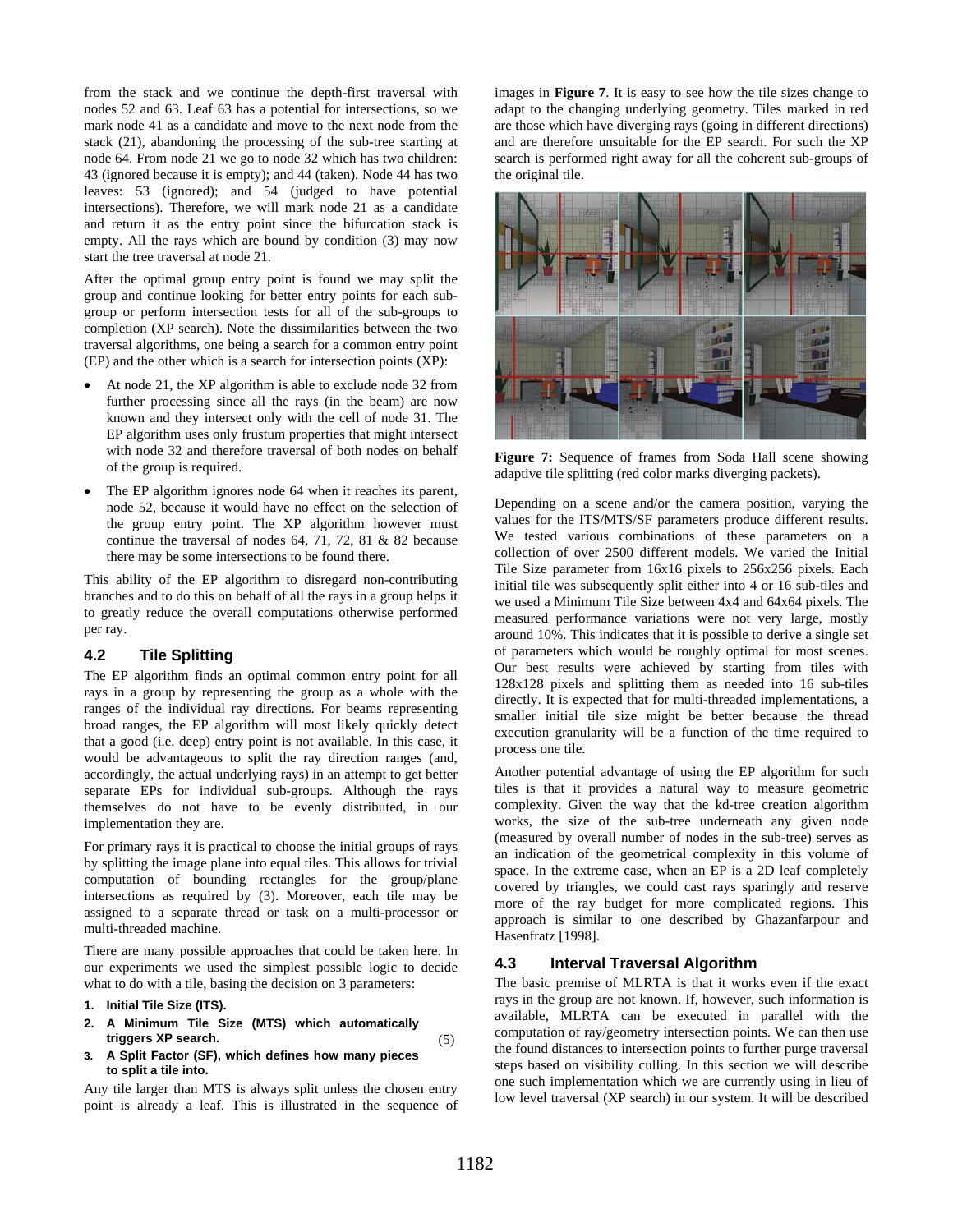<span id="page-7-0"></span>together with a sample implementation which actually does not require SIMD instructions in the inner cycle.

The algorithm is based on computing and updating minimum and maximum distances to the traversed cell for all rays in the group. At the beginning of the traversal we will store minimum and maximum distances to the scene's bounding box in the float array **t** cell[2]. In [Figure 1](#page-2-1), **t** cell[0] = oa and **t** cell[1] =  $oD$ . For each traversed cell, by using conditions [\(3\)](#page-5-2) from section [4.1,](#page-5-0) we can compute two values: **t\_plane[0]** – minimum distance to the split plane  $P_0$  in the cell ( $\omega$ δ) and **t\_plane**[1] – maximum such distance (**o**α). Then

```
// If we can verify that all rays exit the cell 
// before intersecting the plane... 
if (t_cell[1] < t_plane[0]) { 
     // Only the nearest cell is traversed. 
     // Compute address of the nearest node and 
     // continue traversal. t_cell is not changed. 
     ... 
} 
// If all rays enter the cell 
// only after intersecting the plane... 
if (t_cell[0] > t_plane[1]) { 
     // Only the farthest cell is traversed. 
     // Compute address of the farthest node and 
     // continue traversal. t_cell is not changed. 
     ... 
} 
// We will have to traverse the nearest cell 
// followed by the farthest cell. This branch also 
// handles a small percentage of misdiagnosed cases 
// (when only one cell is actually traversed). 
// The next array will contain t_cell values 
// for the farthest cell 
float t_farthest[2]; 
t_farthest[0] = max(t_cell[0], t_p)lane[0]);
t_farthest[1] = t_cell[1]; 
// Store t_farthest values and the address 
// of the farthest cell into the programming stack 
// (it will be used after the subtree starting 
// at the nearest node is processed). 
... 
// Modify the t_cell interval for the nearest cell 
t_cell[1] = min(t_cell[1], t_plane[1]); 
// Continue traversing nearest cell
```
<span id="page-7-1"></span>**...** 

It is evident that this algorithm has the same complexity as one for traversing an individual ray [Wald 2004]. However, it executes traversal of all rays in the group simultaneously by using proxy intervals. Groups cannot be very large as performance will suffer from too many inactive rays in the group (see discussion in section [3.2\)](#page-2-2). In our experiments, we found the best group size to be 4x4, which compares favorably with the 2x2 groups used by Wald.

<span id="page-7-2"></span>Even though the interval traversal algorithm sharply reduces the required number of operations compared to the diligent traversal of all 16 rays in the group, overall performance improvement is only about 20%. The reason is that the branches in the kd-tree traversal are data dependent with all 3 continuation scenarios (nearest, farthest or both sub-nodes) occurring with roughly equal probability.

### **5 Results and Discussion**

The simplest way to evaluate the performance impact of a particular feature is to test two implementations, one with and one without the feature. The average performance difference of our MLRTA and non-MLRTA implementations for the 3 scenes in [Table 1](#page-0-0) is about 3.25X for primary rays and 2.75X for primary and shadow rays. As will be evident from the statistical data in this section, this is roughly equivalent to the reduction in the number of traversal steps executed by the algorithm. Compared with the best results reported elsewhere in the literature, our traditional implementation (without MLRTA) is still about 2X faster. We can only speculate that this is due primarily to different tree construction and somewhat different traversal and intersection methods, API overhead may also play a role. In this section we will provide a more formal quantification of the performance results based on measurements of the mathematical operations.

We will analyze the MLRTA results by providing data for 4 scenes which vary greatly in scene complexity and occlusion properties. For convenience, all results will be presented on a per packet basis - we use packets with 16 rays (4x4). If a total of **k** cells are traversed during the rendering of a 1024x1024 pixel image, the ratio **k/(1024\*1024/(4\*4))** will be used. We account for all traversal steps regardless of whether they are executed during the EP or XP search. Only those intersection tests which were not avoided through AABB culling are included in the statistics. If a triangle intersection test is avoided then no triangle data is accessed.

| Scene<br># of triangles<br>and view<br>Average<br>measurements<br>per 4x4 packet at<br>1024×1024 resolution |                   | Erw6<br>(804) | Conference<br>(274K) | Soda Hall<br>(2195K) | Asian Dragon<br>(7M) |
|-------------------------------------------------------------------------------------------------------------|-------------------|---------------|----------------------|----------------------|----------------------|
|                                                                                                             |                   |               |                      |                      |                      |
| number of<br>traversed<br>cells                                                                             | 1.<br><b>MLRT</b> | 3.98          | 20.87                | 32.52                | 32.65                |
|                                                                                                             | 2. no MLRT        | 13.00         | 49.98                | 71.37                | 42.18                |
| 3. EP search only                                                                                           |                   | 0.51          | 2.30                 | 4.44                 | 2.72                 |
| non-masked<br>intersections                                                                                 | <b>MLRT</b><br>4. | 1.09          | 2.48                 | 1.59                 | 19.97                |
|                                                                                                             | 5. no MLRT        | 1.09          | 2.55                 | 1.52                 | 19.94                |

**Table 2:** For primary rays MLRTA significantly reduces the number of traversal steps (first row vs second) without adversely affecting the number of intersection tests.

| number of<br>traversed<br>cells | <b>MLRT</b> | 10.07 | 53.73  | 69.07  | 45.01 |
|---------------------------------|-------------|-------|--------|--------|-------|
|                                 | no MLRT     | 24.83 | 101.06 | 117.22 | 58.41 |
| non-masked                      | <b>MLRT</b> | 1.25  | 3.71   | 2.17   | 23.51 |
| intersections                   | 9. no MLRT  | 1.22  | 3.75   | 2.09   | 23.48 |

**Table 3:** Corresponding measurements for primary + shadow rays (one light source).

By analyzing rows 1 and 2 of [Table 2](#page-7-1) we see that the MLRTA greatly reduces the number of traversal steps required. This ratio varies from ~3X for scenes with a lot of occlusion to 1.3X for the last scene which has limited occlusion. The MLRTA's goal is to minimize the number of operations in the most time-consuming part of the ray-tracing pipeline. The return on investment is quite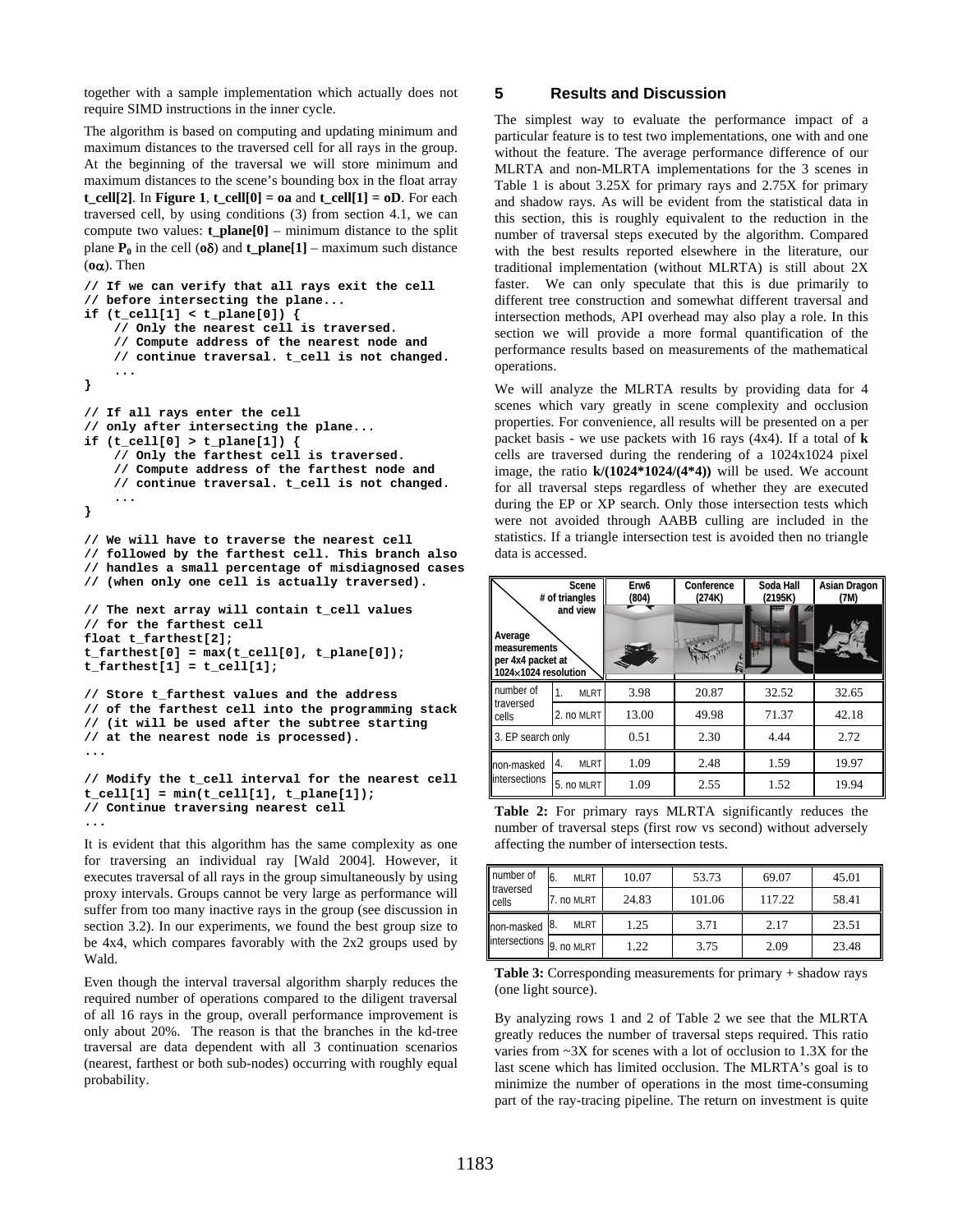high. A 10% investment in finding a good EP yields an overall performance improvement of 2.5X (in the conference scene).

By examining rows 4 and 5 we see that there is no significant change in the number of overall intersection tests performed, which is ideally what you would expect (ie finding good EPs helps you avoid redundant traversal of the upper parts of the kdtree, but has no detrimental effect on the processing at the lower part of the tree). We have observed that the best RT results are achieved when roughly 2/3 of the time is spent traversing the kdtree and 1/3 actually looking for intersections and that this ideal ratio increases with model size. Because the termination criteria do not depend explicitly on the kd-tree depth, the number of triangles in the leaf nodes remains roughly constant. In most cases individual triangles can show up in multiple leaf nodes. For those leaves some redundant intersection tests can be avoided by using a mailbox mechanism [Amanatides and Woo 1987].

The data in these tables were obtained for the inverse frustum culling algorithm introduced in section [3.3.](#page-2-0) The direct method requires about 20% more EP traversal steps. Also, a direct frustum culling test is more expensive than an inverse test. Accordingly, the inverse method clearly has an edge, at least for the coherent packages which we are currently using.

We have conducted preliminary tests on using MLRTA to facilitate adaptive geometric anti-aliasing as described above. Preliminary results show that for a given level of quality it results in a 50% reduction in the number of actual rays shot for a given scene (these results were evaluated using static images). In our experience, since we are now able to view most of these scenes at interactive rates on ordinary desktop machines, temporal aliasing artifacts are now more dominant. We are planning to revisit these issues in the future.

The results given in [Table 2](#page-7-1) were obtained for primary rays. Similar conclusions can be drawn also from analysis of secondary rays. [Table 3](#page-7-2) includes data for primary and shadow rays for the same 4 scenes (normalized for one primary packet of 4x4 rays). A significant portion of the intersection tests for non-occluded shadow rays can be avoided by excluding objects already hit by the parent primary rays. For this reason the ratio of traversal vs. intersection steps is even higher than for primary rays (compare the quotients of rows 1 to 4 and 6 to 8).

#### <span id="page-8-0"></span>**6 Limitations of MLRTA and Future Work**

MLRTA does not require advance knowledge of the rays in the group and uses ranges of directions to traverse the whole group at once. Even the interval extension, as described in section [4.3](#page-6-0), uses exact rays only during intersection tests and operates with inclusive intervals during traversal. Although this feature facilitates adaptive anti-aliasing of the image, it prevents direct utilization of MLRTA for very "wide" packages with small numbers of rays. In such cases we end up doing a lot of unnecessary speculative work on behalf of rays which will never materialize. This problem cannot be fixed merely by splitting the range data. In **Figure 8**, a big group of secondary rays is represented in some parametric space. If we just split the original voxel uniformly, some sub-voxels will have no rays at all and tracing them would be a waste of time.

If the size of the original group of rays is small compared with number of sub-voxels, it is very unlikely that any sub-voxel will include a large number of rays. In this situation, MLRTA or any other collective traversal mechanism will be ineffective. At the same time, for all secondary rays considered together there exists a partitioning of the parametric space for which there will be substantial amount of sub-voxels with a considerable number of coherent rays in each one. This draws a parallel with the Dirichlet Principle (if you try to place n+1 rabbits into n cells, there will be at least one cell with at least 2 rabbits). We have to select subvoxels in such a way that they will be large enough to encompass big groups of rays yet small enough to be traversed mostly "together" through the tree.



**Figure 8:** Distribution of secondary rays. Each red dot represents a ray in some parametric space (3D origin + 2D direction). Some voxels have none or very few rays, while others have a lot of coherent rays.

We are planning to research these issues, in particular exploring approaches for culling such 5D voxels first outlined by Arvo and Kirk [1987]. We assume that the 3D component of such a parametric space can be handled implicitly by associating rays with low-level cells in a kd-tree when they are traversed. These cells are usually small as this is one of the goals of kd-tree builder. We can then traverse those voxels with a larger number of constituent rays using the interval approach as described in section [4.3.](#page-6-0) All possible splits of the directions of the original group can be pre-computed using a simple binning technique to avoid tracing empty groups. Voxels with a small number of rays could be traversed on a per-ray basis.

This is, of course, speculation at this point and whatever approach eventually gets used will have to be compared against tracing individual rays sequentially. Presumably, by selecting the proper size of the original tile and tracing different levels of secondary rays separately (as suggested by Nakamaru and Ohno in [1997]), this could be effective for the majority of scenes.

Considering shadow rays for point lights, they can be handled by MLRTA directly by tracing them from the light sources to the hit points produced by the primary rays. Currently, we implemented a simplified version of this approach by using MLRTA for all the secondary rays which are reflected from flat surfaces (considering reflected and shadow rays). For shadow rays originating from secondary hits, it may be necessary to use partitioning schemes as outlined at the beginning of this section.

MLRTA can certainly also be used in photon mapping (for the final gathering step), area lights, and ambient occlusion schemes [Gritz et al. 2002]. In fact, area lights seem to be well suited for processing using a frustum formed between the hit point and polygonal area lights. We are planning to explore these issues in the near future.

#### **7 Summary**

MLRTA uses geometric properties of a large group of rays to find a common entry point into the kd-tree for all of the rays in the group, thus avoiding redundant operations. This approach enables us to find correct intersection points by using just 1/3 of the traversal steps which would otherwise be required.

The entry point search is carried out by identifying common group properties and using these properties in lieu of rays. We